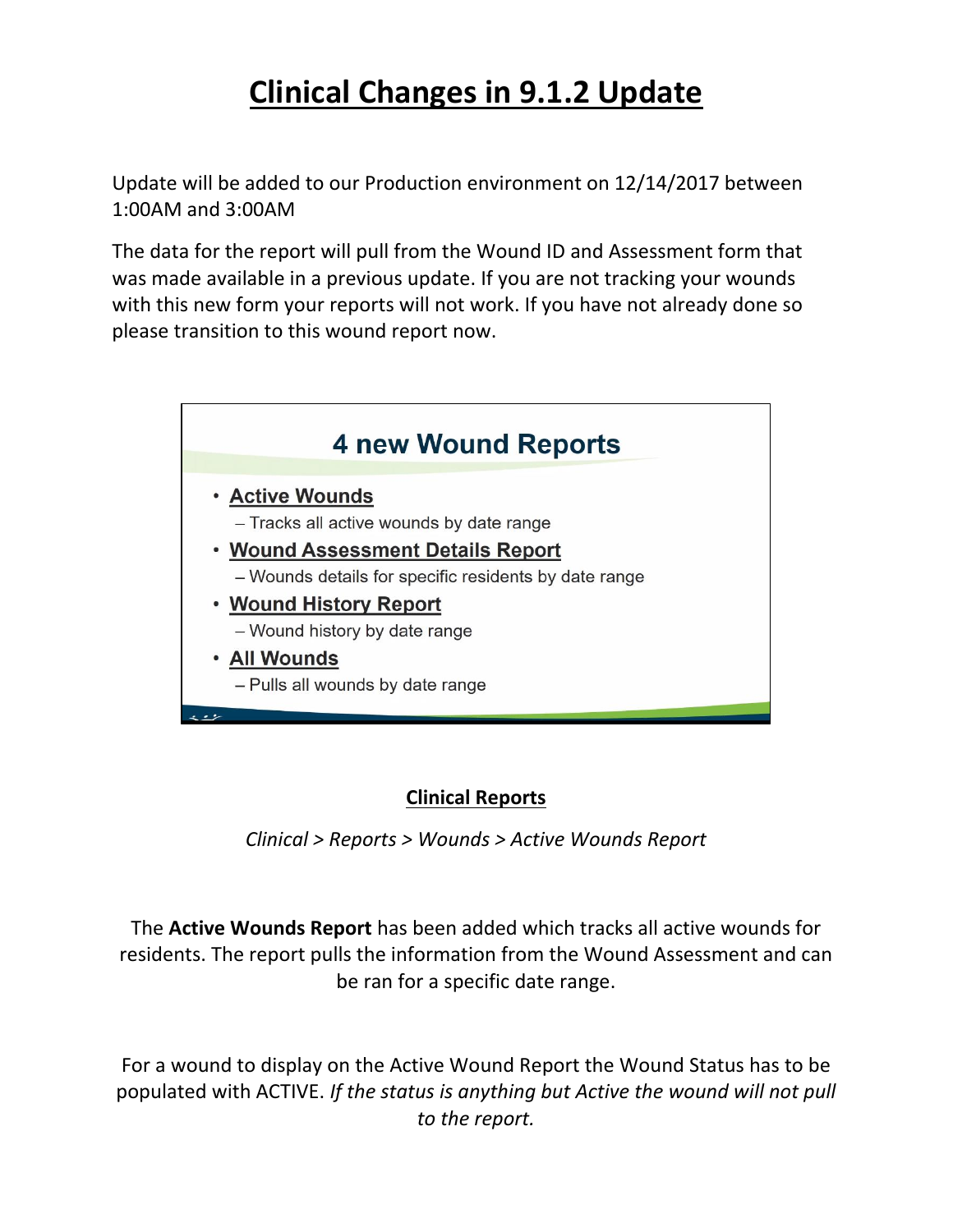|                                             | ø                                                 | $\mathbf{E}$ |
|---------------------------------------------|---------------------------------------------------|--------------|
| Submit & Reset                              |                                                   |              |
| <b>Active Wounds Report</b>                 |                                                   |              |
| <b>Organization Selection</b>               | <b>Format/Processing Options</b>                  |              |
| TOP/*all<br>ಾ                               | Process<br>Format                                 |              |
|                                             | $\odot$ Excel<br>$\odot$ Online<br>$\bigcirc$ PDF |              |
|                                             | $\bigcirc$ Background<br><b>Stored Templates</b>  |              |
| Display To: Facility/Business type ▼        | ▽ 中 义                                             |              |
| Date Filter(s)                              |                                                   |              |
| Date Range<br>Ö<br>$\Box$ To<br>From        |                                                   |              |
| Selection(s)                                |                                                   |              |
| Wound Type $\square$                        |                                                   |              |
| $\overline{\mathbf{v}}$ All                 |                                                   |              |
| $\overline{\phantom{a}}$<br>Burn            |                                                   |              |
| Moisture Associated Skin Damage (MASD)<br>ப |                                                   |              |
| $\Box$ Other                                |                                                   |              |
| Pressure<br>Trauma                          |                                                   |              |
| Vascular                                    |                                                   |              |
|                                             |                                                   |              |
| Sort by                                     |                                                   |              |
| Organization Level Facility/Business type V |                                                   |              |
|                                             |                                                   |              |
|                                             |                                                   |              |

Filter Options:

- **Organization Selection** Per user preferences. Click the search **button to** select one or more organizations to include in the report. The **Display To** field defines the lowest level of the organization to display the organization entities.
- **Format/Processing Options** The Format options determines how the report is generated. Click **Excel** to view the report in spreadsheet format. Click **PDF** to view the report as a PDF file. The Process options determines how to process the report. Select Online or Background. Select the **Online** option to generate the report actively on the session. Select the **Background** option to continue working while the report is being prepared in the background. A notification displays when the report is ready.
- **Stored Templates** Stored Templates store all the values on the user interface except the organization level, date fields, and Patient selections. The Stored Template is not saved until the user submits the page.
- **Date Range** it is imperative that the report be maintained daily during the survey window. This can be accomplished by maintaining the report in Excel format and running the report daily and updating changes.
- **Wound Type** Select the wound type(s) to include on the report. All is selected by default. The types are those found on the wound assessment.
- **Sort by** In the Sort By list, click the organization level to which to sort the report.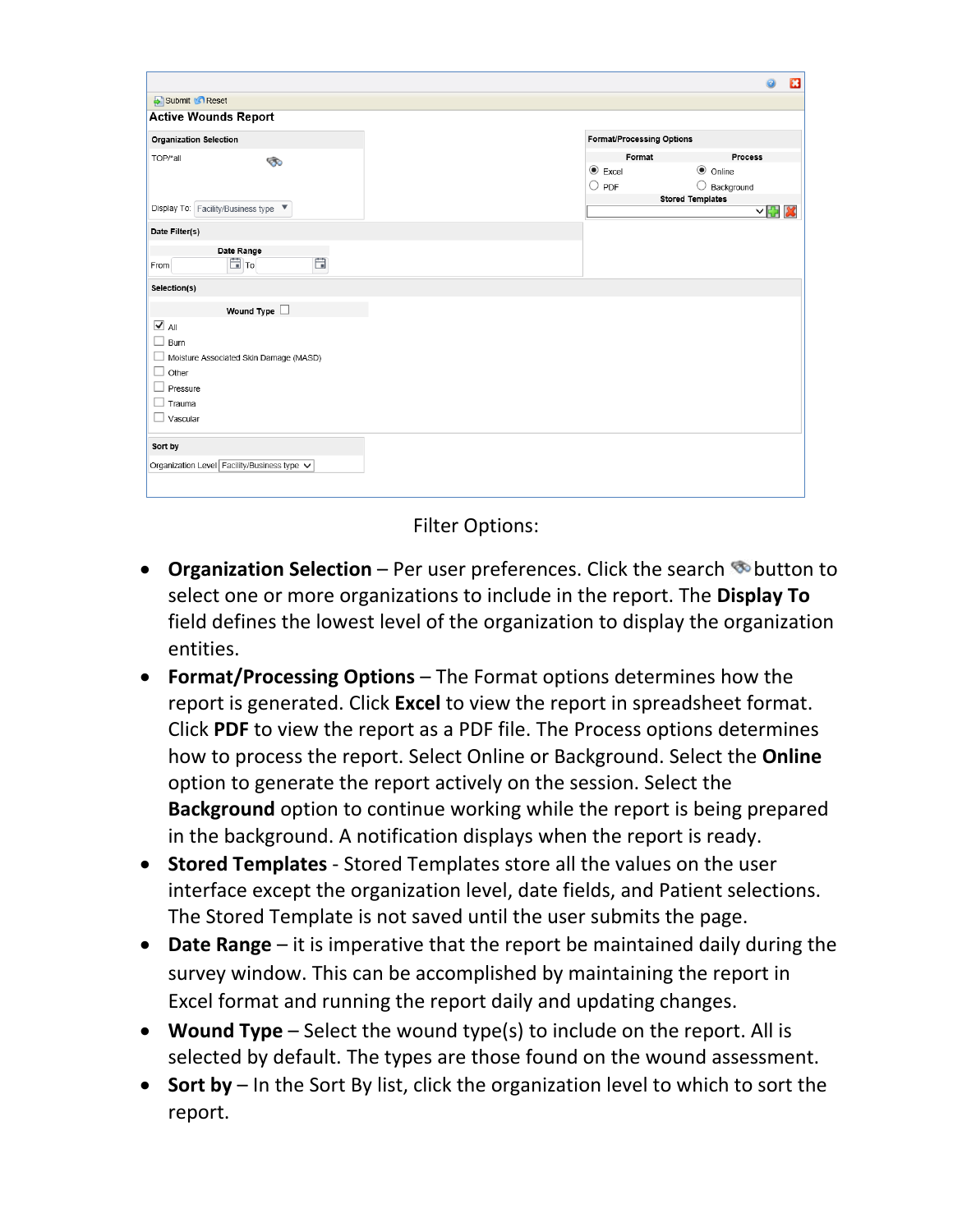#### **Report Results**

| Organization : TOP\1\FRV\FRVSNF<br><b>Break at: Business Line</b><br>Date Range From: 6/1/2017 To: 11/27/2017<br>Type: All |                     |            |                       | <b>Active Wounds</b> |                |           |                       |                          |             |         |
|----------------------------------------------------------------------------------------------------------------------------|---------------------|------------|-----------------------|----------------------|----------------|-----------|-----------------------|--------------------------|-------------|---------|
| TOP\1\FRV\FRVSNF<br><b>Patient</b>                                                                                         | Room/<br><b>Bed</b> | Source     | <b>Wound Zone</b>     | <b>Type</b>          | Classification | Date ID'd | <b>Assess</b><br>Date | <b>Stage</b>             | <b>PUSH</b> | Overdue |
| Sims, CCI Edits<br>2562918                                                                                                 | 132/A               | <b>POA</b> | <b>Posterior Body</b> | Vascular             | <b>Blister</b> | 9/1/2017  | 11/1/2017             | Stage 1 - Skin<br>intact | 9           | Y       |
| Hicks, Jason2<br>2553580                                                                                                   | 358/B               | <b>FA</b>  | Lateral Left Body     | Other                |                | 8/15/2017 | 8/15/2017             |                          | 11          | Y       |
| Total Active Wounds: 2                                                                                                     |                     |            |                       |                      |                |           |                       |                          |             |         |

### Columns

- **Resident** The name of the resident.
- **Room/Bed** The room and bed for the resident's admission.
- **Source** The source of the wound defined on the assessment.
- **Wound Zone** The area the wound occurred on of the wound defined on the assessment.
- **Type** The type of wound defined on the assessment.
- **Classification** The classification of the wound defined on the assessment.
- **Date ID'd** The date of the wound defined on the assessment.
- **Assess Date** The date of the wound assessment.
- **Stage** The stage of the defined on the assessment.
- **PUSH** The PUSH score calculated on the assessment.
- **Overdue** This column displays yes or no if the wound is overdue.

*Clinical > Reports > Wounds > All Wounds Assessment Report*

The **All Wounds Assessment Report** has been added which reports all wounds for residents within a specific period. The report pulls the information from the Wound Assessment and can be ran for a specific date range.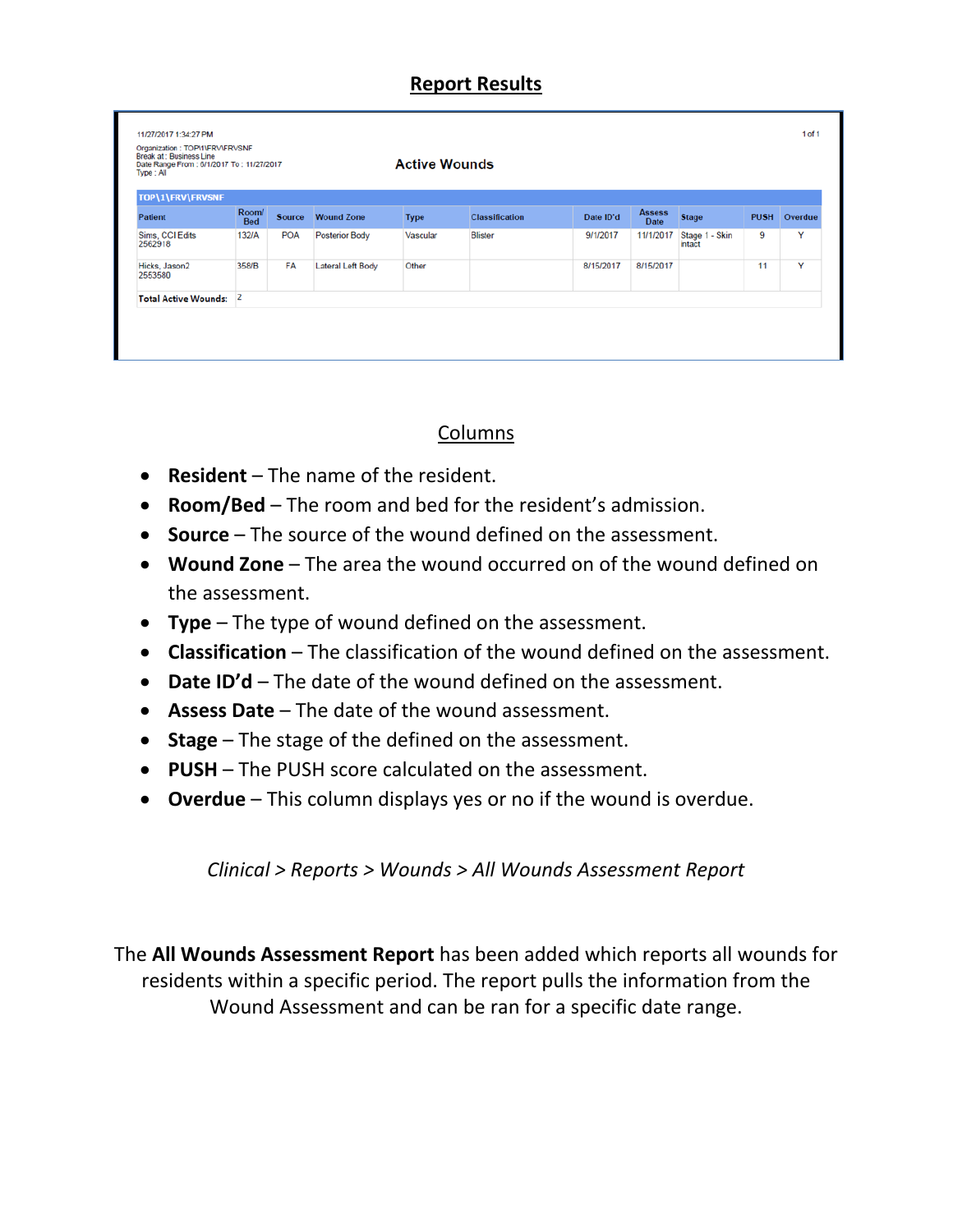| Submit & Reset                                 |                             |                                  |                       |
|------------------------------------------------|-----------------------------|----------------------------------|-----------------------|
| All Wounds Assessment Report                   |                             |                                  |                       |
| Organization Selection                         |                             | <b>Format/Processing Options</b> |                       |
| TOP/*all<br>Display To: Facility/Business type |                             | Format                           | <b>Process</b>        |
|                                                |                             | $\odot$ Excel                    | $\odot$ Online        |
|                                                |                             | $\bigcirc$ PDF                   | $\bigcirc$ Background |
|                                                |                             | <b>Stored Templates</b>          | $\vee \oplus x$       |
| Date Filter(s)                                 |                             |                                  |                       |
| Date Range                                     |                             |                                  |                       |
| Ö<br>白 To<br>From                              |                             |                                  |                       |
| Selection(s)                                   |                             |                                  |                       |
| Wound Type $\Box$                              |                             | Source $\square$                 |                       |
| $\overline{\blacktriangleleft}$ All            | $\overline{\mathbf{v}}$ All |                                  |                       |
| Burn                                           | $\Box$ Facility acquired    |                                  |                       |
| Moisture Associated Skin Damage (MASD)         | п                           | Present on Admission             |                       |
| L<br>Other                                     | $\Box$ Unknown              |                                  |                       |
| Pressure                                       |                             |                                  |                       |
| Trauma                                         |                             |                                  |                       |
| Vascular                                       |                             |                                  |                       |
| Sort by                                        |                             |                                  |                       |
| Organization Level Facility/Business type v    |                             |                                  |                       |
|                                                |                             |                                  |                       |
|                                                |                             |                                  |                       |

Filter Options:

- **Organization Selection** Per user preferences. Click the search **button to** select one or more organizations to include in the report. The **Display To** field defines the lowest level of the organization to display the organization entities.
- **Format/Processing Options** The Format options determines how the report is generated. Click **Excel** to view the report in spreadsheet format. Click **PDF** to view the report as a PDF file. The Process options determines how to process the report. Select Online or Background. Select the **Online** option to generate the report actively on the session. Select the **Background** option to continue working while the report is being prepared in the background. A notification displays when the report is ready.
- **Stored Templates** Stored Templates store all the values on the user interface except the organization level, date fields, and Patient selections. The Stored Template is not saved until the user submits the page.
- **Date Range** it is imperative that the report be maintained daily during the survey window. This can be accomplished by maintaining the report in Excel format and running the report daily and updating changes.
- **Wound Type** Select the wound type(s) to include on the report. All is selected by default. The types are those found on the wound assessment.
- **Source**  Select the source of the wound. The sources are those found on the wound assessment.
- **Sort by** In the Sort By list, click the organization level to which to sort the report.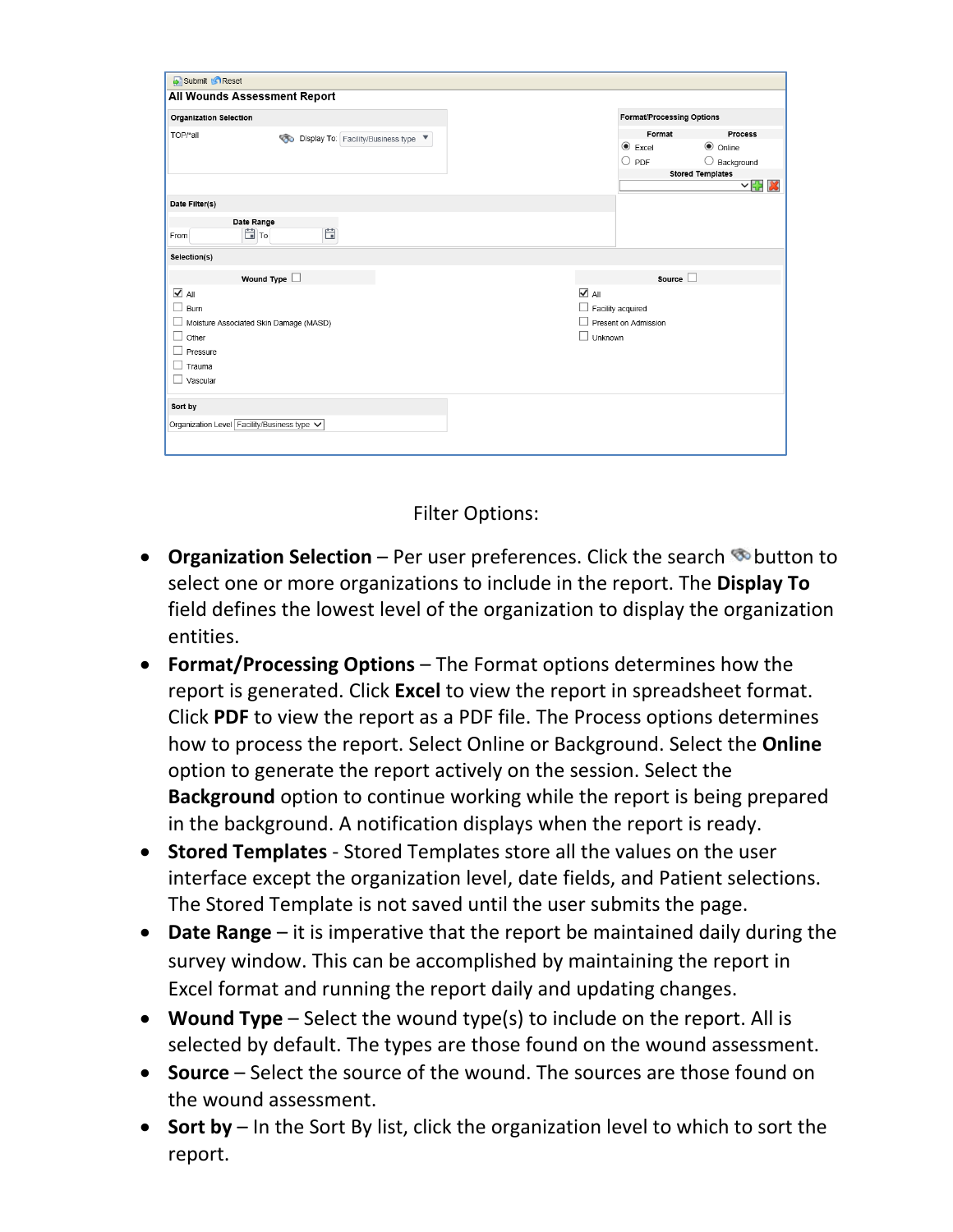### **Report Results**

| Organization: TOP\1\FRV\FRVSNF<br><b>Break at: Business Line</b><br>Date Range From: 7/1/2017 To: 11/27/2017<br>Source: All<br>Type: All |           |                                  |                       |               |                                      | All Wound Assessments By Date |               |                                |    |                                                                                                                                                            |
|------------------------------------------------------------------------------------------------------------------------------------------|-----------|----------------------------------|-----------------------|---------------|--------------------------------------|-------------------------------|---------------|--------------------------------|----|------------------------------------------------------------------------------------------------------------------------------------------------------------|
| <b>TOP\1\FRV\FRVSNF</b>                                                                                                                  |           |                                  |                       |               |                                      |                               |               |                                |    |                                                                                                                                                            |
| <b>Patient Name</b>                                                                                                                      | Admit     | <b>Date</b><br><b>Identified</b> | <b>Assess</b><br>Date | <b>Source</b> | <b>Type</b><br><b>Classification</b> | <b>Zone</b>                   | <b>Status</b> | <b>Stage</b>                   |    | <b>PUSH Key Assessment</b><br>Parameters                                                                                                                   |
| <b>Baldus, Barbara G</b><br>MRN:814000715<br>Room:360-A                                                                                  | 1/15/2017 | 7/1/2017                         | 7/1/2017              | <b>FA</b>     | Pressure                             | <b>Pelvic Region</b>          | Active        | <b>Deep Tissue</b><br>Injury   | 16 | $L=6$ W=8 D=4<br>Intact Skin=50 Non-<br>Blanchable=50 Bright Red<br>Beefy=50<br>Exudate Amount:Large<br>Type:Bloody                                        |
|                                                                                                                                          | 1/15/2017 | 7/1/2017                         | 7/7/2017              | <b>FA</b>     | Pressure                             | <b>Pelvic Region</b>          |               | <b>Deep Tissue</b><br>Injury   | 17 | $L = 7$ W=6 D=4<br>Intact Skin=55 Non-<br>Blanchable=20 Bright Red<br>Beefy=13 Hard Firm<br>Adherent=30<br><b>Exudate Amount:Moderate</b><br>Type:Purulent |
|                                                                                                                                          | 1/15/2017 | 7/1/2017                         | 7/14/2017             | <b>FA</b>     | Pressure                             | <b>Pelvic Region</b>          |               | Stage 3 - Full<br>thickness    | 4  | $L = W = D =$<br>Intact Skin=30 Non-<br>Blanchable=15 Bright Red<br>Beefy=10<br>Exudate Amount:Small<br><b>Type:Mucous</b>                                 |
|                                                                                                                                          | 1/15/2017 | 7/1/2017                         | 7/21/2017             | <b>FA</b>     | Pressure                             | <b>Pelvic Region</b>          |               | Stage 2 - Partial<br>thickness | 14 | $L=6$ W=6 D=4<br>Intact Skin=20 Non-<br>Blanchable=10 Bright Red<br>Beefy=10<br><b>Exudate Amount:Small</b><br>Type:Serosanguineous                        |
|                                                                                                                                          | 1/15/2017 | 7/1/2017                         | 7/28/2017             | <b>FA</b>     | Pressure                             | <b>Pelvic Region</b>          |               | Stage 2 - Partial<br>thickness | 13 | $L=6$ W=4 D=4.00<br>Intact Skin=15 Non-<br>Blanchable=10 Bright Red<br>Beefy=5<br><b>Exudate Amount:Small</b><br>Type:Serous                               |
|                                                                                                                                          | 1/15/2017 | 7/1/2017                         | 8/4/2017              | <b>FA</b>     | Pressure                             | <b>Pelvic Region</b>          |               |                                | 3  | $L = W = D =$<br>Intact Skin=20 Non-<br>Blanchable=5 Bright Red<br>Beefy=5<br>Exudate Amount:None<br><b>Type:Mucous</b>                                    |

#### Columns

- **Resident Name** The name of the resident.
- **Admit** The admission date for the resident's admission.
- **Date Identified** The date identified for the wound.
- **Assess Date** The date of the assessment.
- **Source** The source of the wound defined on the assessment.
- **Type Classification** The classification of the wound defined on the assessment.
- **Zone** The zone of the wound defined on the assessment.
- **Status** The status of the wound defined on the assessment.
- **Stage** The stage of the wound defined on the assessment.
- **PUSH** The PUSH score calculated on the assessment.
- **Key Assessment Parameters** The key parameters of the wound defined on the assessment.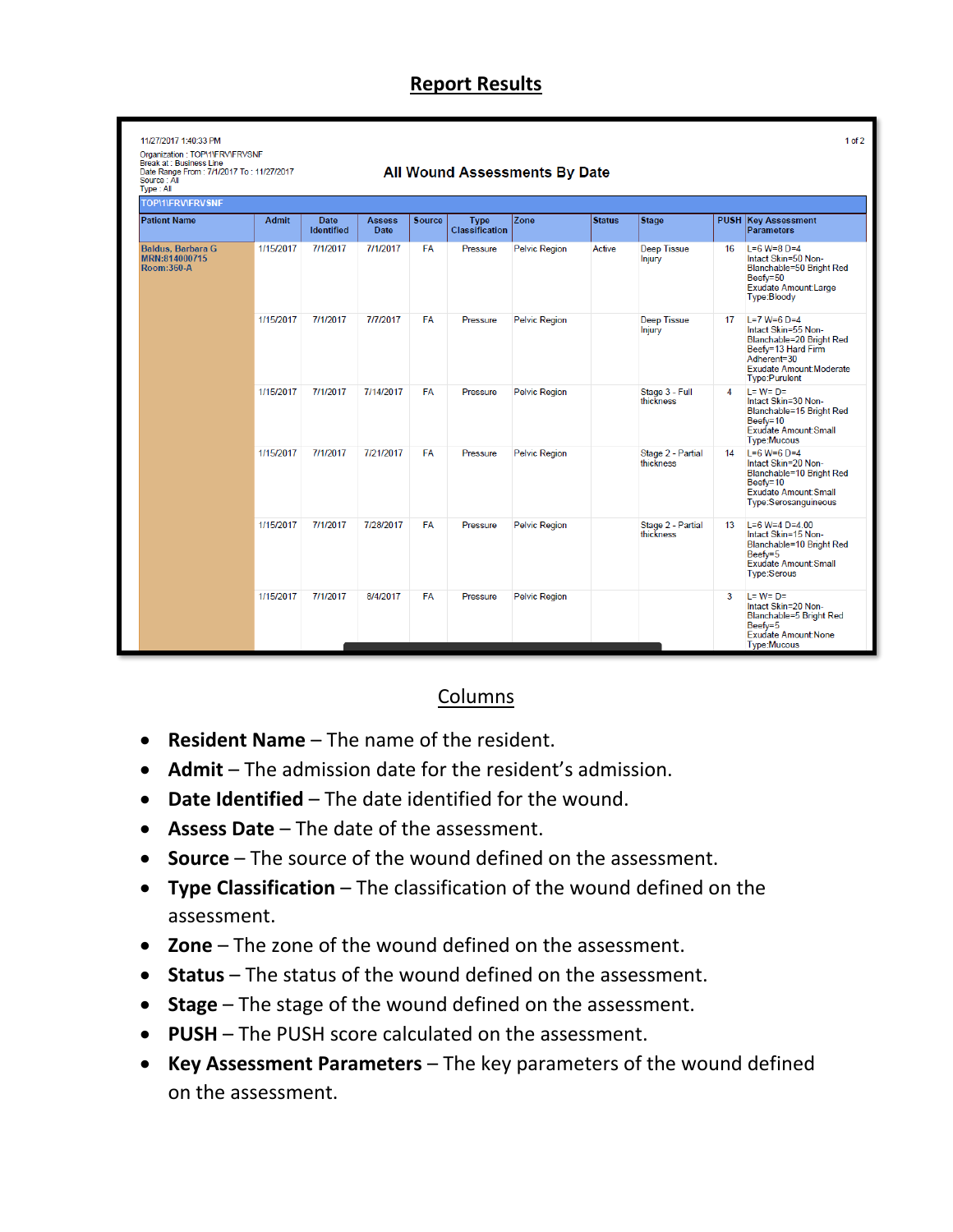*Clinical > Reports > Wounds > Wounds Assessment Details Report*

The **Wounds Assessment Details Report** has been added which reports all wound assessment details for residents by date range. The report pulls the information from the Wound Assessment.

|                                   |                                               |                             |        |                                  | ā                           | $\mathbf{a}$ |
|-----------------------------------|-----------------------------------------------|-----------------------------|--------|----------------------------------|-----------------------------|--------------|
| Submit & Reset                    |                                               |                             |        |                                  |                             |              |
|                                   | <b>Wound Assessment Details Report</b>        |                             |        |                                  |                             |              |
| <b>Organization Selection</b>     |                                               |                             |        | <b>Format/Processing Options</b> |                             |              |
| TOP/*all                          | Display To: Facility/Business type            |                             |        | Format                           | <b>Process</b>              |              |
|                                   |                                               |                             |        | $\odot$ Excel                    | $\odot$ Online              |              |
|                                   |                                               |                             |        | O<br>PDF                         | $\bigcirc$ Background       |              |
|                                   |                                               |                             |        |                                  | <b>Stored Templates</b>     |              |
|                                   |                                               |                             |        |                                  | $\vee$ $\oplus$ $\boxtimes$ |              |
| Date Filter(s)                    |                                               |                             |        |                                  |                             |              |
|                                   | Date Range                                    |                             |        |                                  |                             |              |
| From                              | Ë<br>白 To                                     |                             |        |                                  |                             |              |
|                                   |                                               |                             |        |                                  |                             |              |
| Selection(s)                      |                                               |                             |        |                                  |                             |              |
| <b>Resident Selection</b>         |                                               |                             |        |                                  |                             |              |
|                                   | Include: Ø Not Admitted Ø Active Ø Discharged |                             |        |                                  |                             |              |
|                                   | ø                                             |                             |        |                                  |                             |              |
|                                   | Wound Type $\square$                          |                             | Source |                                  |                             |              |
| $\sqrt{ }$ All                    |                                               | $\overline{\mathbf{V}}$ All |        |                                  |                             |              |
| Burn<br>$\overline{\phantom{0}}$  |                                               | Facility acquired           |        |                                  |                             |              |
|                                   | Moisture Associated Skin Damage (MASD)        | Present on Admission        |        |                                  |                             |              |
| $\overline{\phantom{0}}$<br>Other |                                               | Unknown                     |        |                                  |                             |              |
| Pressure                          |                                               |                             |        |                                  |                             |              |
| Trauma                            |                                               |                             |        |                                  |                             |              |
| Vascular                          |                                               |                             |        |                                  |                             |              |
|                                   |                                               |                             |        |                                  |                             | ◡            |

Filter Options:

- **Organization Selection** Per user preferences. Click the search **button to** select one or more organizations to include in the report. The **Display To** field defines the lowest level of the organization to display the organization entities.
- **Format/Processing Options** The Format options determines how the report is generated. Click **Excel** to view the report in spreadsheet format. Click **PDF** to view the report as a PDF file. The Process options determines how to process the report. Select Online or Background. Select the **Online** option to generate the report actively on the session. Select the **Background** option to continue working while the report is being prepared in the background. A notification displays when the report is ready.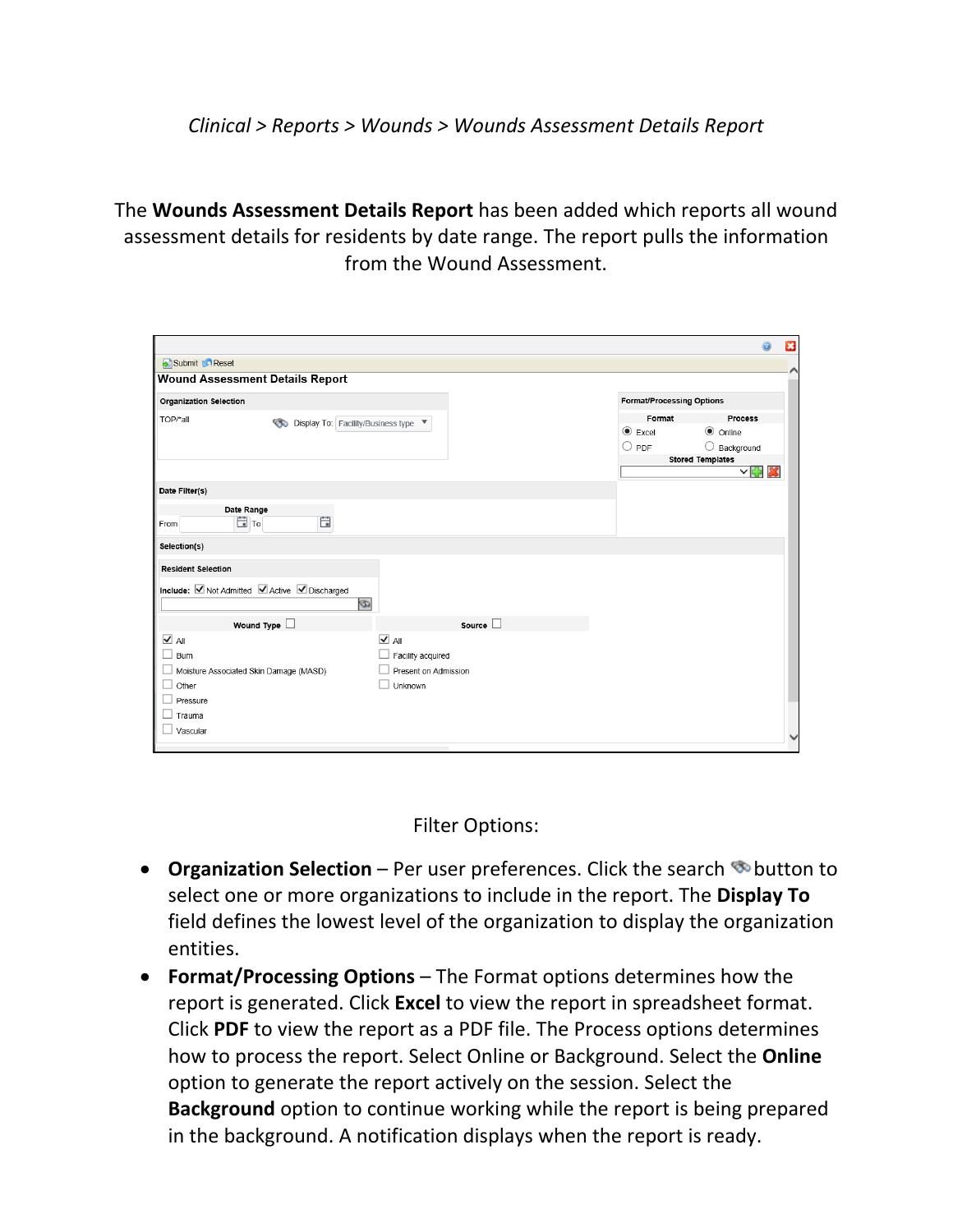- **Stored Templates** Stored Templates store all the values on the user interface except the organization level, date fields, and Patient selections. The Stored Template is not saved until the user submits the page.
- **Date Range** it is imperative that the report be maintained daily during the survey window. This can be accomplished by maintaining the report in Excel format and running the report daily and updating changes.
- **Resident Selection** A resident selection is required. To select a resident, enter the name and click on the search icon. The Include options can be used to limit the search results. The options to limit the search results are **Not Admitted**, **Active** and **Discharged**. Unchecking the option will exclude resident admissions with that status from the search results.
- **Wound Type** The types are those found on the wound assessment.
- **Source**  The sources are those found on the wound assessment.
- **Sort by** In the Sort By list, click the organization level to which to sort the report.

### *Clinical > Reports > Wounds > Wounds History Report*

The **Wounds History Report** has been added which reports shows the wound history for residents by date range. This report gives the user a quick view of the progression of healing for wounds. The report pulls the information from the Wound Assessment.

| Submit & Reset                                   |                                     |                                                  |
|--------------------------------------------------|-------------------------------------|--------------------------------------------------|
| <b>Wound History Report</b>                      |                                     |                                                  |
| <b>Organization Selection</b>                    | Format/Processing Options           |                                                  |
| TOP/*all<br>Display To: Facility/Business type   | Format                              | Process                                          |
|                                                  | $\odot$ Excel                       | $\odot$ Online                                   |
|                                                  | $\bigcirc$ PDF                      | $\bigcirc$ Background<br><b>Stored Templates</b> |
|                                                  |                                     | ㅇ다<br>$\boldsymbol{\mathcal{X}}$                 |
| Date Filter(s)                                   |                                     |                                                  |
| Date Range<br>Ö<br>白 To<br>From                  |                                     |                                                  |
| Selection(s)                                     |                                     |                                                  |
| Wound Type $\Box$                                | Source $\square$                    |                                                  |
| $\overline{\blacktriangleleft}$ All              | $\overline{\blacktriangleleft}$ All |                                                  |
| $\overline{\phantom{a}}$<br>Burn                 | Facility acquired                   |                                                  |
| $\Box$<br>Moisture Associated Skin Damage (MASD) | Present on Admission                |                                                  |
| $\mathcal{L}_{\mathcal{A}}$<br>Other             | Unknown                             |                                                  |
| $\overline{\phantom{a}}$<br>Pressure             |                                     |                                                  |
| $\Box$<br>Trauma                                 |                                     |                                                  |
| $\Box$ Vascular                                  |                                     |                                                  |
| Sort by                                          |                                     |                                                  |
| Organization Level Facility/Business type V      |                                     |                                                  |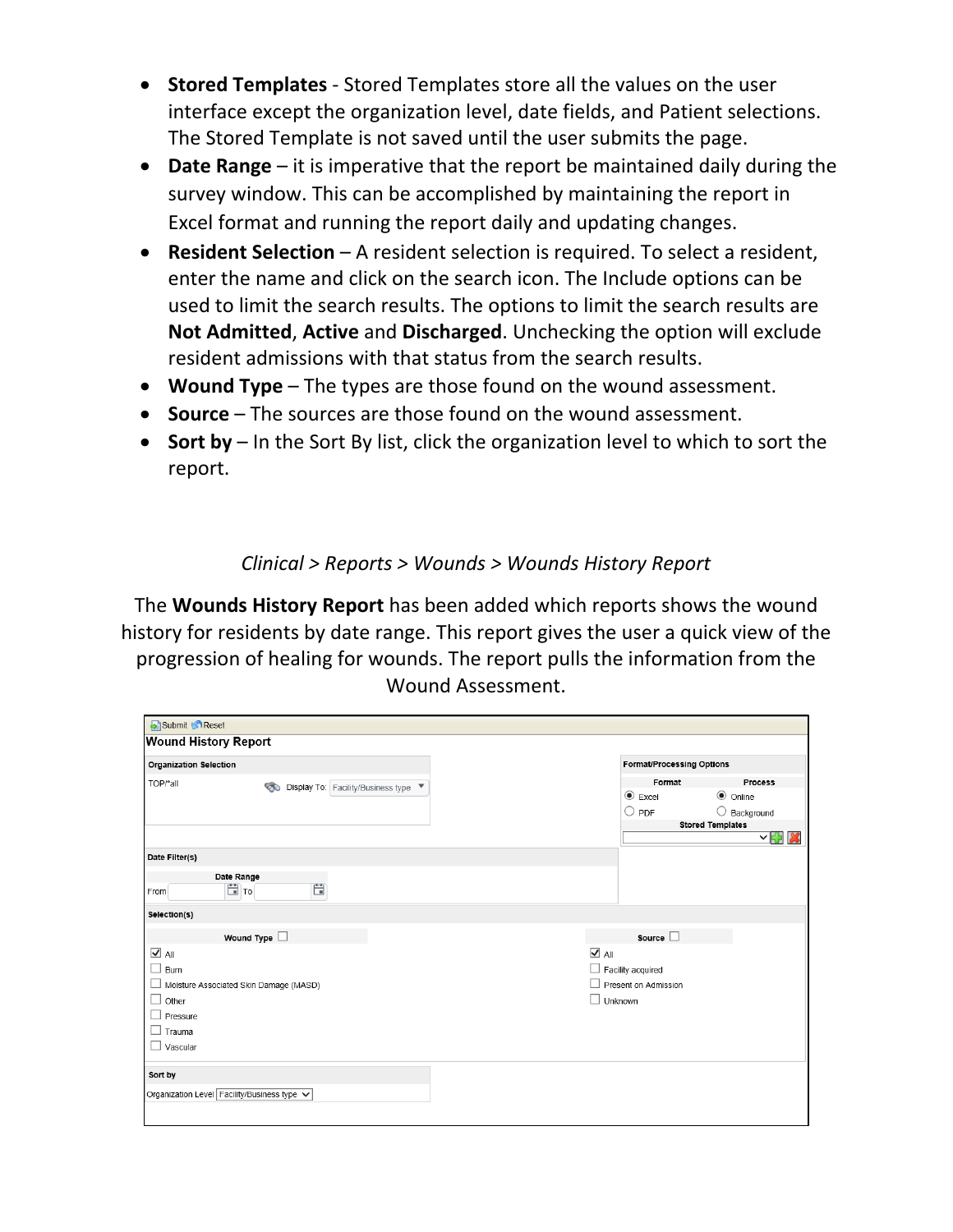#### Filter Options:

- **Organization Selection** Per user preferences. Click the search **button to** select one or more organizations to include in the report. The **Display To** field defines the lowest level of the organization to display the organization entities.
- **Format/Processing Options** The Format options determines how the report is generated. Click **Excel** to view the report in spreadsheet format. Click **PDF** to view the report as a PDF file. The Process options determines how to process the report. Select Online or Background. Select the **Online** option to generate the report actively on the session. Select the **Background** option to continue working while the report is being prepared in the background. A notification displays when the report is ready.
- **Stored Templates** Stored Templates store all the values on the user interface except the organization level, date fields, and Patient selections. The Stored Template is not saved until the user submits the page.
- **Date Range** it is imperative that the report be maintained daily during the survey window. This can be accomplished by maintaining the report in Excel format and running the report daily and updating changes.
- **Resident Selection** Users have the option to limit the report results to a specific resident by selecting them in this option. By default, all residents are included in the report. The Include options can be used to limit the search results. The options to limit the search results are **Not Admitted**, **Active** and **Discharged**. Unchecking the option will exclude resident admissions with that status from the search results.
- **Wound Type** Select the wound type(s) to include on the report. All is selected by default. The types are those found on the wound assessment.
- **Source**  Select the source of the wound. The sources are those found on the wound assessment.
- **Sort by** In the Sort By list, click the organization level to which to sort the report.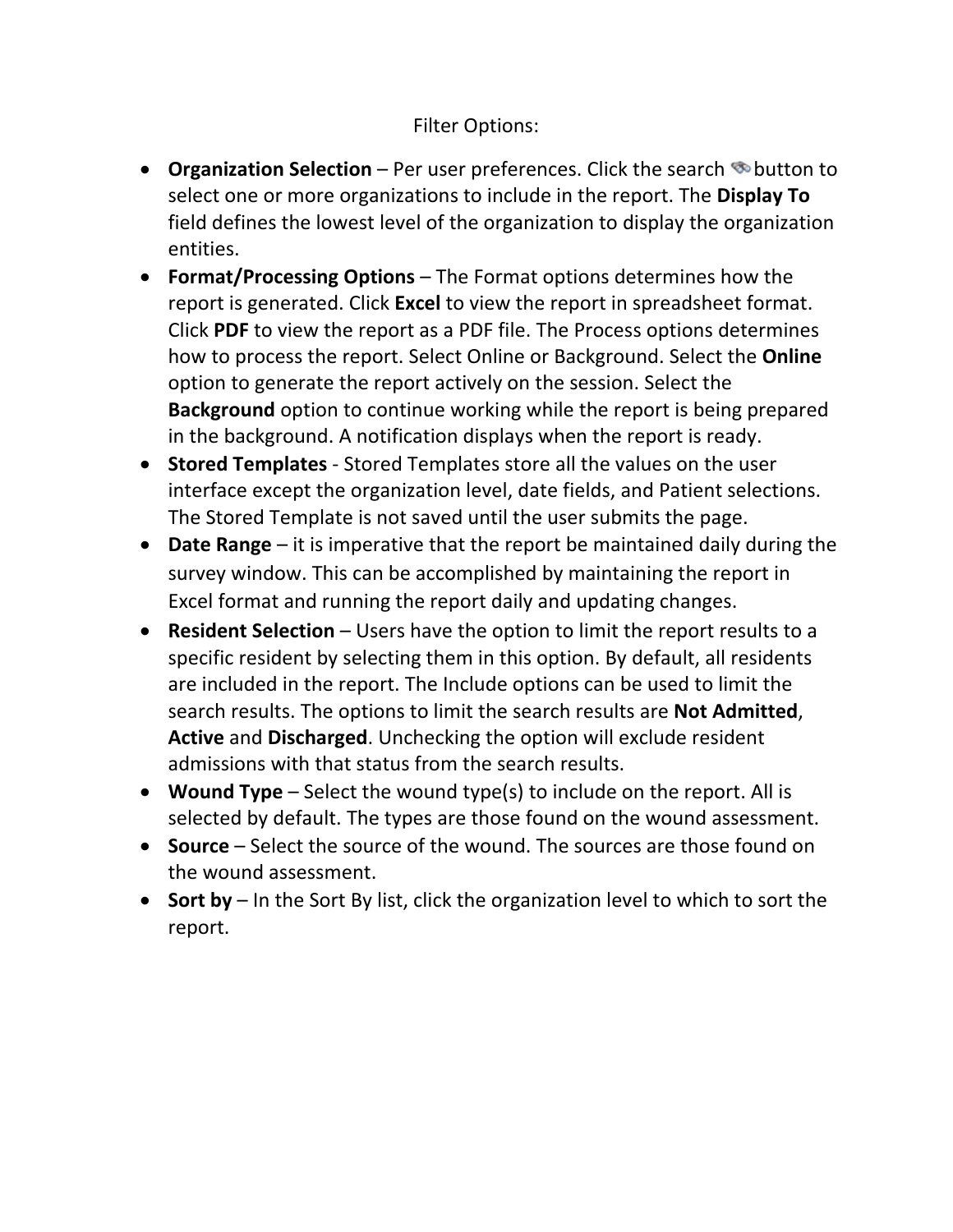# **Report Results**

| Organization : TOP\1\FRV<br>Break at: Business Line<br>Date Range From: 7/1/2017 To: 11/15/2017<br>Source: All<br>Type: All |               |             | <b>Wound History Report</b> |           |                               |                     |                          |             |
|-----------------------------------------------------------------------------------------------------------------------------|---------------|-------------|-----------------------------|-----------|-------------------------------|---------------------|--------------------------|-------------|
| All Wounds During the Selected Period<br><b>TOP\1\FRV\FRVSNF</b>                                                            |               |             |                             |           |                               |                     |                          |             |
| <b>Resident Name (ID)</b>                                                                                                   | <b>Source</b> | <b>Type</b> | <b>Classification</b>       | Date ID'd | <b>Current Assess</b><br>Date | <b>Wound Status</b> | <b>Stage</b>             | <b>PUSH</b> |
| Baldus, Barbara G (814000715)                                                                                               | <b>FA</b>     | Pressure    |                             | 7/1/2017  | 8/4/2017                      |                     |                          | 3           |
| Cofield, Faye (814000888)                                                                                                   | FA            | Pressure    |                             | 8/11/2017 | 8/18/2017                     |                     |                          | 16          |
| Hicks, Jason2 (270835)                                                                                                      | <b>FA</b>     | Other       |                             | 8/15/2017 | 8/15/2017                     | <b>Active</b>       |                          | 11          |
| Sims, CCI Edits (814001067)                                                                                                 | POA           | Vascular    | <b>Blister</b>              | 5/3/2017  | 11/1/2017                     | Active              | Stage 1 - Skin<br>intact | 9           |
| <b>Totals</b><br>FA<br>POA                                                                                                  | 4<br>3<br>1   |             |                             |           |                               |                     |                          |             |
| <b>Unknown</b><br><b>New Wounds During the Selected Period</b><br>TOP\1\FRV\FRVSNF                                          | 0             |             |                             |           |                               |                     |                          |             |
| <b>Resident Name (ID)</b>                                                                                                   | <b>Src</b>    | <b>Type</b> | <b>Classification</b>       | Date ID'd | <b>Current Assess</b><br>Date | <b>Wound Status</b> | <b>Stage</b>             | <b>PUSH</b> |
|                                                                                                                             | <b>FA</b>     | Pressure    |                             | 7/1/2017  | 8/4/2017                      |                     |                          | 3           |
| Baldus, Barbara G (814000715)<br>Cofield, Faye (814000888)                                                                  | <b>FA</b>     | Pressure    |                             | 8/11/2017 | 8/18/2017                     |                     |                          | 16          |
| Hicks, Jason2 (270835)                                                                                                      | <b>FA</b>     | Other       |                             | 8/15/2017 | 8/15/2017                     | <b>Active</b>       |                          | 11          |
|                                                                                                                             |               |             |                             |           |                               |                     |                          |             |
| <b>Totals</b>                                                                                                               | 3             |             |                             |           |                               |                     |                          |             |
| <b>FA</b><br>POA                                                                                                            | 3<br>0        |             |                             |           |                               |                     |                          |             |

#### Columns

- **Resident Name** The name of the resident.
- **Source** The source of the wound defined on the assessment.
- **Type** The type of the wound defined on the assessment.
- **Classification** The classification of the wound defined on the assessment.
- **Date Id'd** The date the wound was identified defined on the assessment.
- **Current Assess Date** The date of the assessment.
- **Wound Status** The status of the wound defined on the assessment.
- **Stage** The stage of the wound defined on the assessment.
- **PUSH** The PUSH score calculated on the assessment.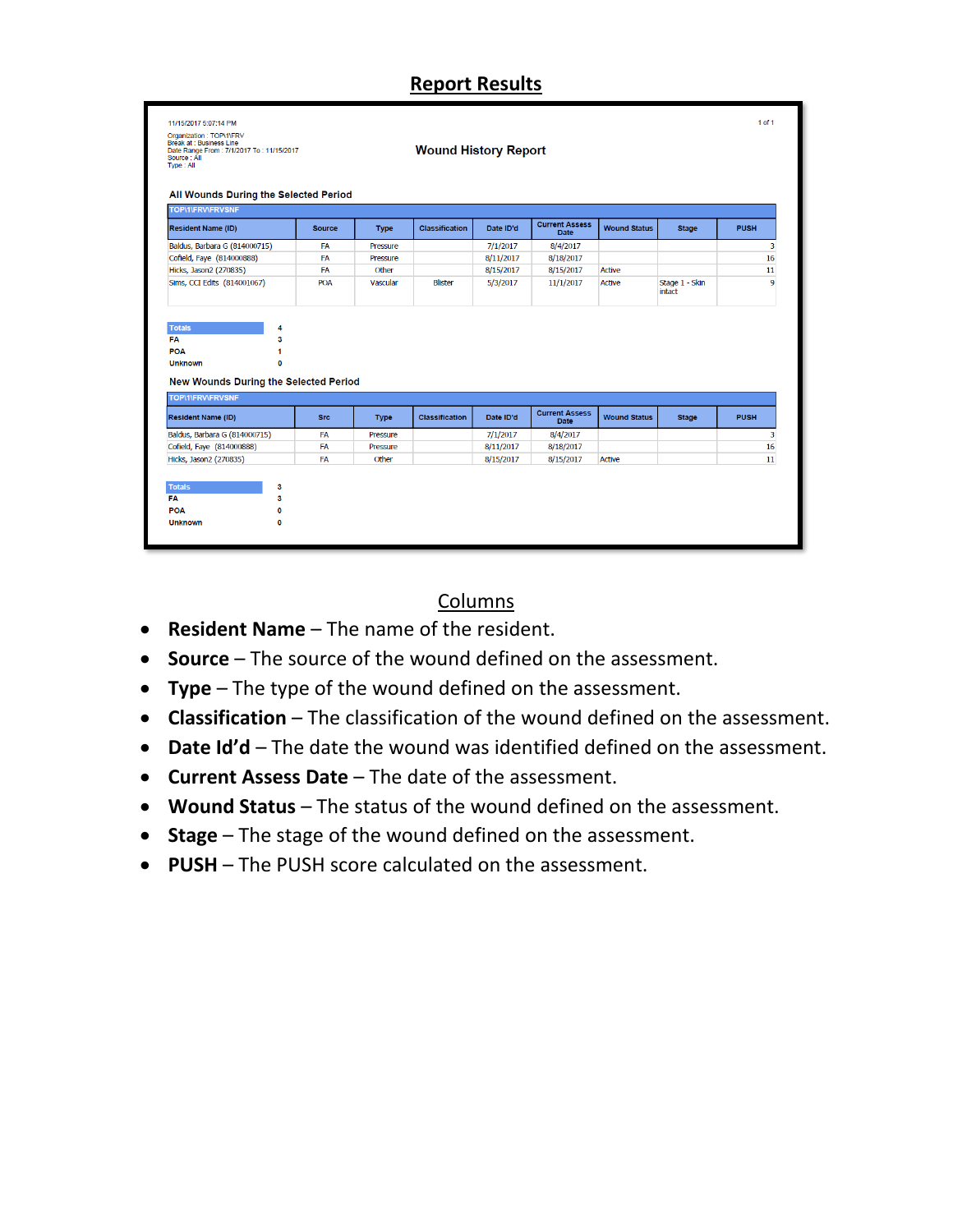

You will need to save the report and enter data manually and update daily during survey window

In a later update data will pull from latest MDS information. This will still require daily updates during survey window related to changes that may occur between MDS's.

| <b>Survey Matrix Report</b>                                            |                 |                                                  |                                                 |                                  |                                          |
|------------------------------------------------------------------------|-----------------|--------------------------------------------------|-------------------------------------------------|----------------------------------|------------------------------------------|
| <b>Organization Selection</b>                                          |                 |                                                  |                                                 | <b>Format/Processing Options</b> |                                          |
| TOP/*all<br>☜                                                          |                 |                                                  |                                                 | Format                           | Process                                  |
|                                                                        |                 |                                                  |                                                 | $\bullet$ Excel                  | <b>●</b> Online<br>$\bigcirc$ Background |
| Display To: Facility/Business type $\blacktriangledown$                |                 |                                                  |                                                 |                                  | <b>Stored Templates</b><br>▽團            |
| Date Filter(s)                                                         |                 |                                                  |                                                 |                                  |                                          |
| <b>Report Date</b><br>自<br>As Of Date 11/29/2017                       |                 |                                                  |                                                 |                                  |                                          |
| Selection(s)                                                           |                 |                                                  |                                                 |                                  |                                          |
| <b>Resident Selection</b><br>Include: Not Admitted Ø Active Discharged | ø               |                                                  |                                                 |                                  |                                          |
| Sort by                                                                | Sort by         |                                                  |                                                 |                                  |                                          |
| Organization Level Facility/Business type V                            | Available Items | Selected Items<br>Location<br>Resident Name<br>▸ | z<br>▲                                          |                                  |                                          |
|                                                                        |                 | ↤                                                | $\blacktriangledown$<br>$\overline{\mathbf{r}}$ |                                  |                                          |
|                                                                        |                 |                                                  |                                                 |                                  |                                          |
|                                                                        |                 |                                                  |                                                 |                                  |                                          |

Filter Options:

• **Organization Selection** – Per user preferences. Click the search **button to** select one or more organizations to include in the report. The **Display To** field defines the lowest level of the organization to display the organization entities.